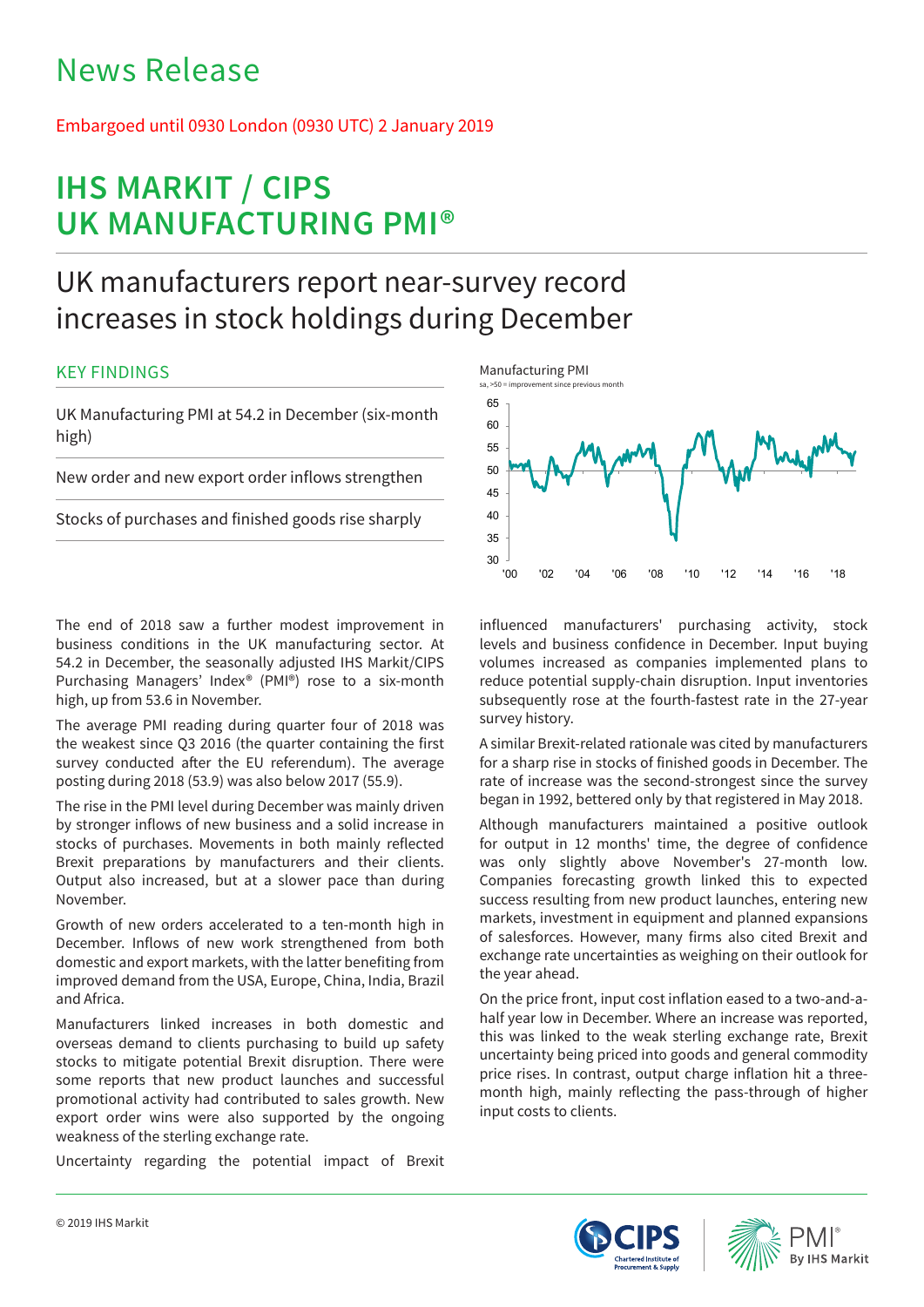## COMMENT

Rob Dobson, Director at IHS Markit, which compiles the survey:

*"December saw the UK PMI rise to a six-month high, following short-term boosts to inventory holdings and*  inflows of new business as companies stepped up their preparations for a potentially disruptive Brexit.

"Stocks of purchases and finished goods both rose at near survey-record rates, while stock-piling by customers at home and abroad took new orders growth to a ten-month high. Any positive impact on the PMI *is likely to be short-lived, however, as any gains in the near-term are reversed later in 2019 when safety stocks*  are eroded or become obsolete.

"The trend in production volumes remained lacklustre despite the safety stock-building, with the latest survey consistent with a mild decrease in the official measure of manufacturing output over the final quarter. Uncertainties regarding Brexit disruption on supply *chains and the exchange rate are also weighing on*  business confidence. Although manufacturers forecast growth over the coming year, confidence remains at a low ebb. Manufacturing will therefore be entering 2019 on a less than ideal footing with Brexit uncertainty having intensified considerably."

Duncan Brock, Group Director at the Chartered Institute of Procurement & Supply:

"Preparation and mitigation were the key activities in the manufacturing sector this month resulting in a small improvement in overall activity. Businesses stockpiled raw materials and finished goods at near survey-record rates in readiness for possible Brexit-related supply chain disruptions.

"In an edgy mood, not even the sharpest rise in new orders since February 2018 was enough to significantly improve the sector's optimism rising just above November's 27-month low. Businesses remained concerned about the impact of the weak pound, and supplier performance which remained weak. To beat rising costs, disruptions in supply and continuing raw material shortages, purchasers took to forward buying to safeguard the delivery of customer orders.

"Though the overall index figure was higher than last month, this should be viewed with some scepticism. Whilst the road to Brexit remains mired in the mud of *indecision and disagreement, there is likely to be some*  correction in the sector this year as Brexit buffer stocks are depleted and overall output could fall."